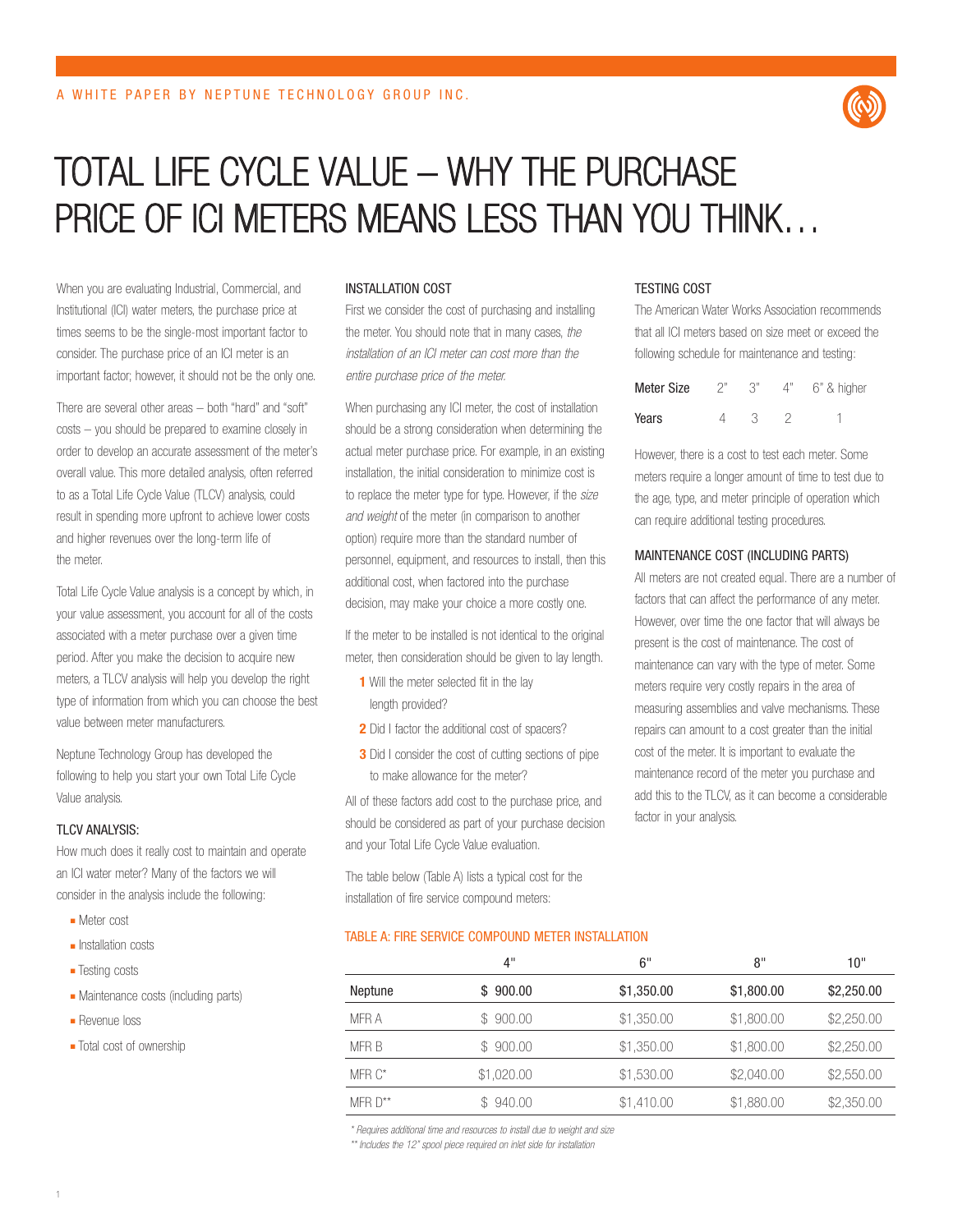The following (Tables B and C) are a list of typical repairs we recommend for turbine, compound, and fire type meters by manufacturer based on a five and ten year in-service record (data based on actual field test and repair experience).

# TABLE B: RECOMMENDED REPAIRS - YEAR 5 SERVICE

# **Turbine / Turbo**

|         | <b>Low Side</b> | <b>High Side (s)</b> | Valve (s) |
|---------|-----------------|----------------------|-----------|
| Neptune |                 |                      |           |
| MFR A   |                 |                      |           |
| MFR B   |                 |                      |           |
| MFR C   |                 |                      |           |
| MFR D   |                 |                      |           |

### **Compound**

|          | <b>Low Side</b> | High Side (s) | Valve (s) |
|----------|-----------------|---------------|-----------|
| Neptune* |                 |               |           |
| MFR A    |                 |               |           |
| MFR B    |                 |               |           |
| MFR C    |                 |               |           |
| MFR D    |                 |               |           |

# **Fire Service**

|             | <b>Low Side</b> | High Side (s) | Valve (s) |
|-------------|-----------------|---------------|-----------|
| Neptune*    |                 |               |           |
| <b>MFRA</b> |                 |               |           |
| MFR B       |                 |               |           |
| MFR C       |                 | $\cal J$      |           |
| <b>MFR</b>  |                 |               |           |

# TABLE C: RECOMMENDED REPAIRS - YEAR 10 SERVICE

#### **Turbine / Turbo**

|                  | Low Side (s) | High Side (s) | Valve (s) | <b>Register</b> | <b>Coordinator</b> |
|------------------|--------------|---------------|-----------|-----------------|--------------------|
| Neptune          |              |               |           |                 |                    |
| MFR A            |              |               |           |                 |                    |
| MFR B            |              |               |           |                 |                    |
| MFR C            |              |               |           |                 |                    |
| MFR <sub>D</sub> |              |               |           |                 |                    |

#### **Compound**

|             | Low Side (s) | High Side (s) | Valve (s) | <b>Register</b> | <b>Coordinator</b> |
|-------------|--------------|---------------|-----------|-----------------|--------------------|
| Neptune*    |              |               |           |                 |                    |
| <b>MFRA</b> |              |               |           |                 |                    |
| MFR B       |              |               |           |                 |                    |
| MFR C       |              |               |           |                 |                    |
| MFR D       |              |               |           |                 |                    |

#### **Fire Service**

|             | Low Side (s) | <b>High Side (s)</b> | Valve (s) | <b>Register</b> | <b>Coordinator</b> |
|-------------|--------------|----------------------|-----------|-----------------|--------------------|
| Neptune     |              |                      |           |                 |                    |
| <b>MFRA</b> |              |                      |           |                 |                    |
| MFR B       |              |                      |           |                 | ۰                  |
| MFR C       |              | $\Lambda$            | $\Lambda$ |                 |                    |
| MFR D       |              |                      |           |                 | ۰                  |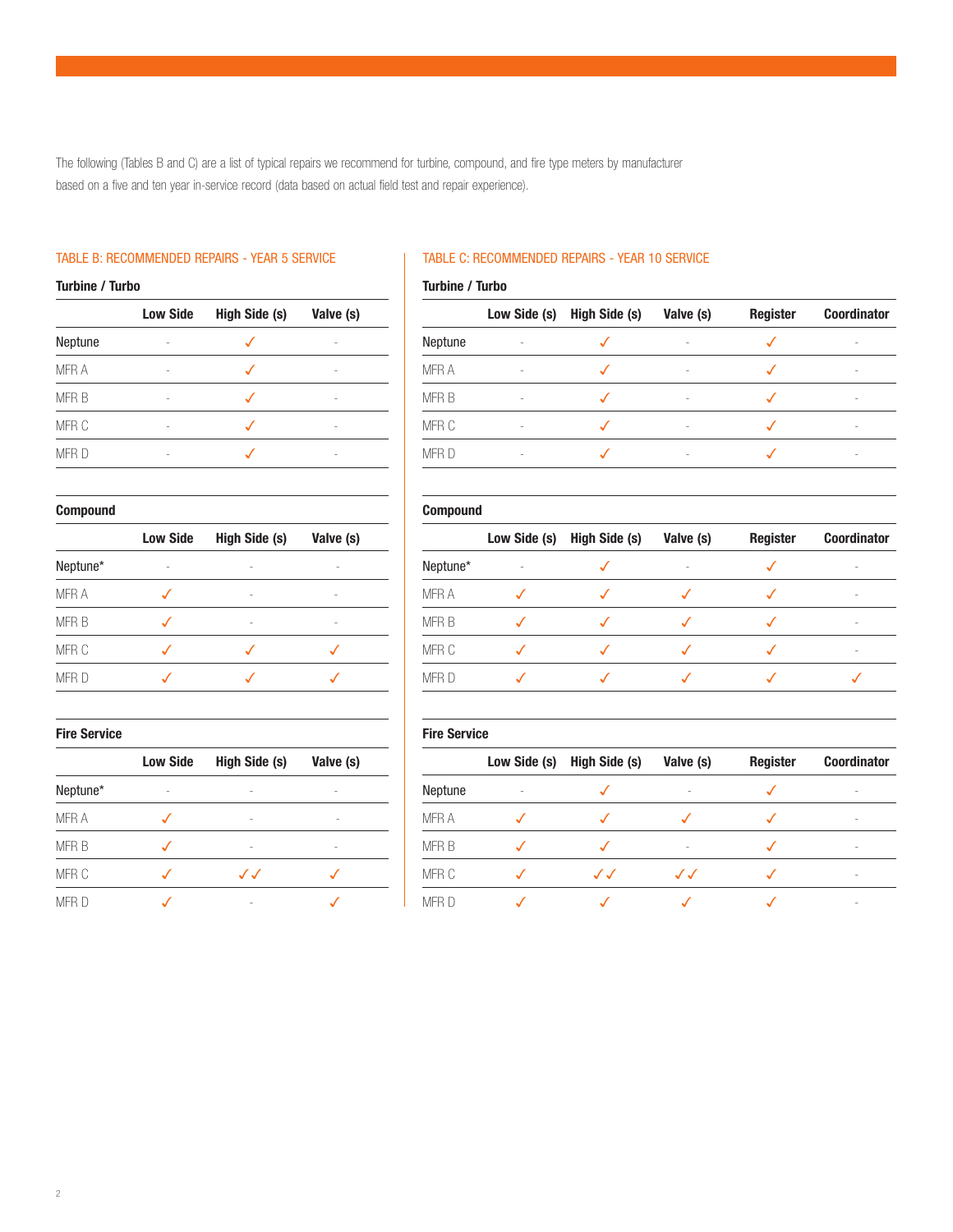

#### REVENUE LOSS

One of the most important costs to any water utility is the cost associated with the loss of revenue due to a meter not performing to accuracy standards. A meter with decreased accuracy can cost the utility literally tens of thousands of dollars in lost revenue.

Neptune Technology Group developed a tool called SEER® (an online version of SEER can be found at www.neptunetg.com). For over 15 years, the group conducted meter tests on over 10,000 ICI meters representing many types, sizes, and manufacturers. Using this data, a multiple linear regression was created that enables the program to determine, within a 95% confidence interval, the test accuracy of a meter in the field.

Using SEER, the loss in revenue per \$10,000 was determined for a 4" AWWA compound meter and listed in the table below (Table D).

| Year          | Neptune    | MFR A/B    | <b>MFRD</b> | MFR C      |
|---------------|------------|------------|-------------|------------|
|               | \$38.15    | \$42.17    | \$49.24     | \$1,837.12 |
| $\mathcal{P}$ | \$76.58    | \$84.71    | \$98.97     | \$1,883.54 |
| 3             | \$115.32   | \$127.61   | \$149.19    | \$1,930.33 |
| 4             | \$154.35   | \$170.87   | \$199.92    | \$1,977.48 |
| 5             | \$193.68   | \$214.51   | \$251.15    | \$2,025.01 |
| 10            | \$395.01   | \$438.41   | \$515.25    | \$2,268.42 |
| 15            | \$604.45   | \$672.36   | \$793.31    | \$2,521.91 |
| 20            | \$822.51   | \$917.03   | \$1,086.48  | \$2,786.09 |
| 25            | \$1,049.72 | \$1,173.18 | \$1,396.01  | \$3,061.65 |
|               |            |            |             |            |

#### TOTAL LIFE CYCLE VALUE

In the cost of ownership example listed below, we consider the TLCV of a 4" compound meter. It is clear that if one considers the revenue loss associated with each meter, the Neptune ICI meter has a lower Total Life Cycle Value due to lower costs in the area of

maintenance, part inventory requirements, and the ability to hold its accuracy over a longer period of time, all of which result in increased revenue.

# LOOK AT THE WHOLE PICTURE

The effects of long-term accuracy can wipe out any theoretical cost savings you may have realized from purchasing a lower-cost meter. In terms of accuracy, using the previous example of a 4" compound meter, a 10% decrease in accuracy could result in a revenue loss of up to \$1,000.00 per year!

In short, be sure to weigh all of the important factors in determining the best meter for your purchase.

# TABLE E: TOTAL LIFE CYCLE VALUE

TABLE D:

LOSS IN REVENUE FOR 4" AWWA COMPOUND METER

| <b>MANUFACTURER</b>           | Neptune*   | MFR A/B     | MFR D         | MFR C         |
|-------------------------------|------------|-------------|---------------|---------------|
| Meter Cost (4" AWWA compound) | \$3,100.00 | \$2,800.00  | \$2,500.00    | \$2,600.00    |
| Installation Cost (per meter) | \$900.00   | \$900,00    | \$900.00      | \$900.00      |
| Revenue Cost (5 year)         | \$578.08   | \$639,87    | \$748.47      | \$9,653.48    |
| Maintenance Cost (5 year)     | $$255.00*$ | $$601.00**$ | $$1,580.00**$ | $$1,580.00**$ |
| TOTAL COST (per meter)        | \$4,833.08 | \$4,940.87  | \$5,728.47    | \$14,733.48   |

\*Cost to test meter only \*\* Testing cost, labor cost, and parts included